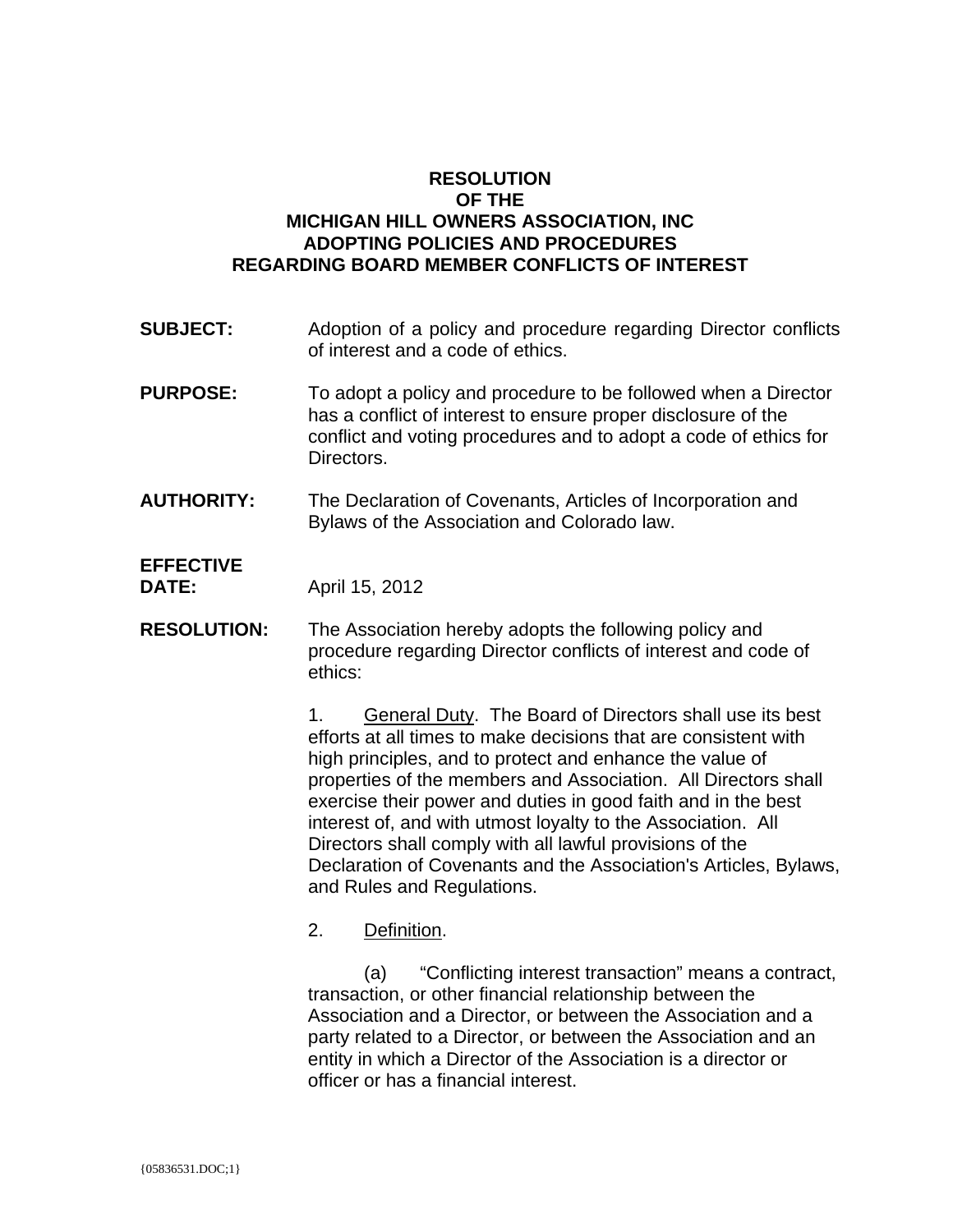(b) "Director" means a member of the Association's Board of Directors.

 (c) "Party related to a Director" means a spouse, a descendant, an ancestor, a sibling, the spouse or descendant of a sibling, an estate or trust in which the Director or a party related to a Director has a beneficial interest, or an entity in which a party related to a Director is a director or officer or has a financial interest.

3. Loans. No loans shall be made by the Association to its Directors or officers. Any Director or officer who assents to or participates in the making of any such loan shall be liable to the Association for the amount of the loan until it is repaid.

4. Disclosure of Conflict. Any conflicting interest transaction on the part of any Director or party related to a Director shall be verbally disclosed to the other Directors in open session at the first open meeting of the Board of Directors at which the interested Director is present prior to any discussion or vote on the matter. The minutes of the meeting shall reflect the disclosure made, the abstention from voting, the composition of the quorum and record who voted for and against.

5. Enforceability of Conflicting Interest Transaction. No conflicting interest transaction shall be voidable by an Owner or on behalf of the Association if:

 (i) The facts about the conflicting interest transaction are disclosed to the Board, and a majority of the disinterested Directors, even if less than a quorum, in good faith approves the conflicting interest transaction;

 (ii) The facts about the conflicting interest transaction are disclosed or the Owners entitled to vote on the matter, and the conflicting interest transaction is authorized in good faith by a vote of the Owners entitled to vote on the matter; or

 (iii) The conflicting interest transaction is fair to the Association.

6. Code of Ethics. In addition to the above, each Director and the Board as a whole shall adhere to the following Code of Ethics: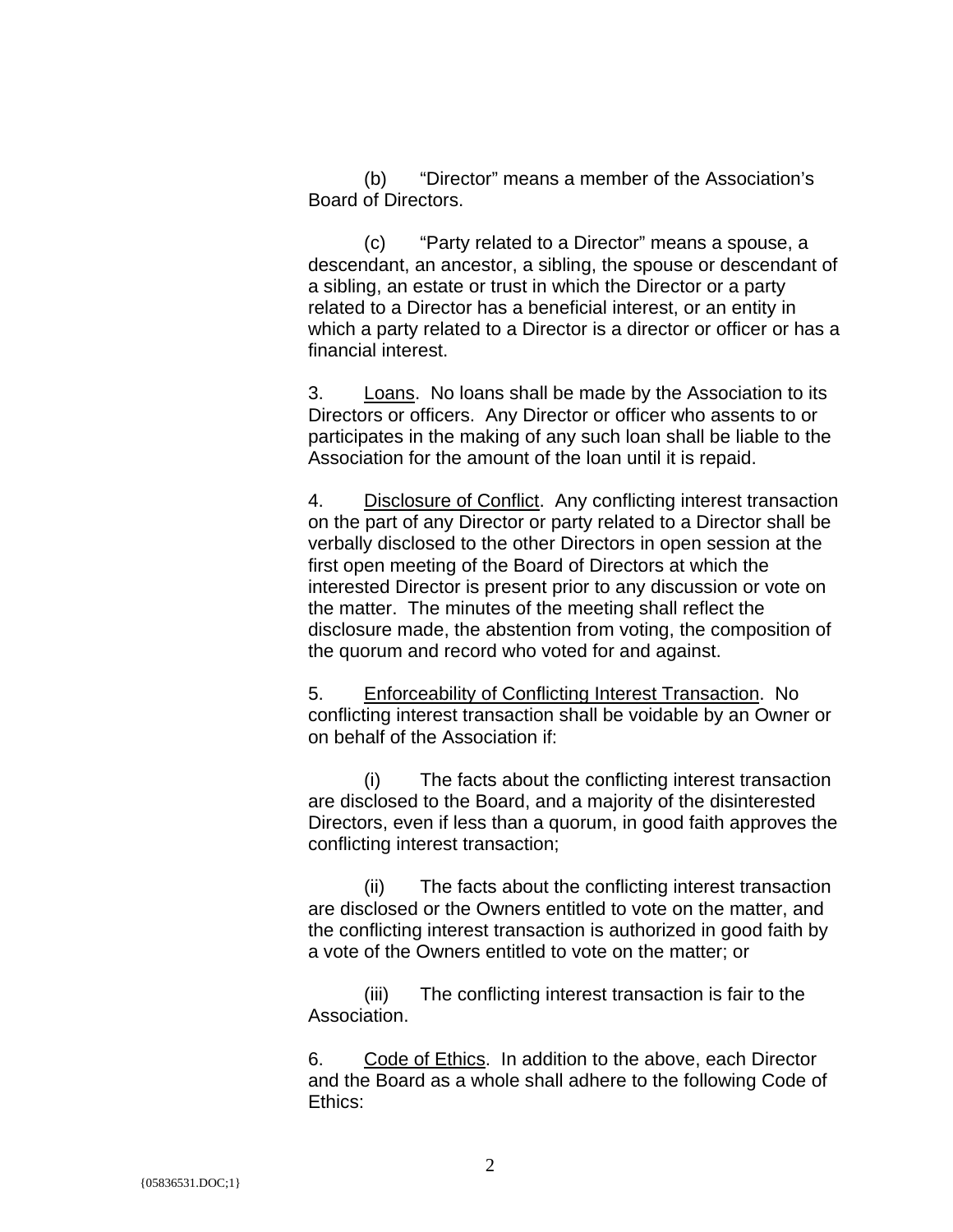(a) No Director shall use his/her position for private gain, including for the purpose of enhancement of his/her financial status through the use of certain contractors or suppliers.

 (b) No contributions will be made to any political parties or political candidates by the Association.

 (c) No Director shall solicit or accept, directly or indirectly, any gifts, gratuity, favor, entertainment, loan or any other thing of monetary value from a person who is seeking to obtain contractual or other business or financial relations with the Association.

 (d) No Director shall accept a gift or favor made with the intent of influencing a decision or action on any official matter.

 (e) No Director shall receive any compensation from the Association for acting as a volunteer.

 (f) No Director shall willingly misrepresent facts to the members of the community for the sole purpose of advancing a personal cause or influencing the community to place pressure on the Board to advance a personal cause.

 (g) No Director shall interfere with a contractor engaged by the Association while a contract is in progress. All communications with Association contractors shall go through the Board President or be in accordance with policy.

 (h) No Director shall harass, threaten, or attempt through any means to control or instill fear in any member, Director or agent of the Association.

 (i) No promise of anything not approved by the Board as a whole can be made by any Director to any subcontractor, supplier, or contractor during negotiations.

 (j) Any Director convicted of a felony shall voluntarily resign from his/her position.